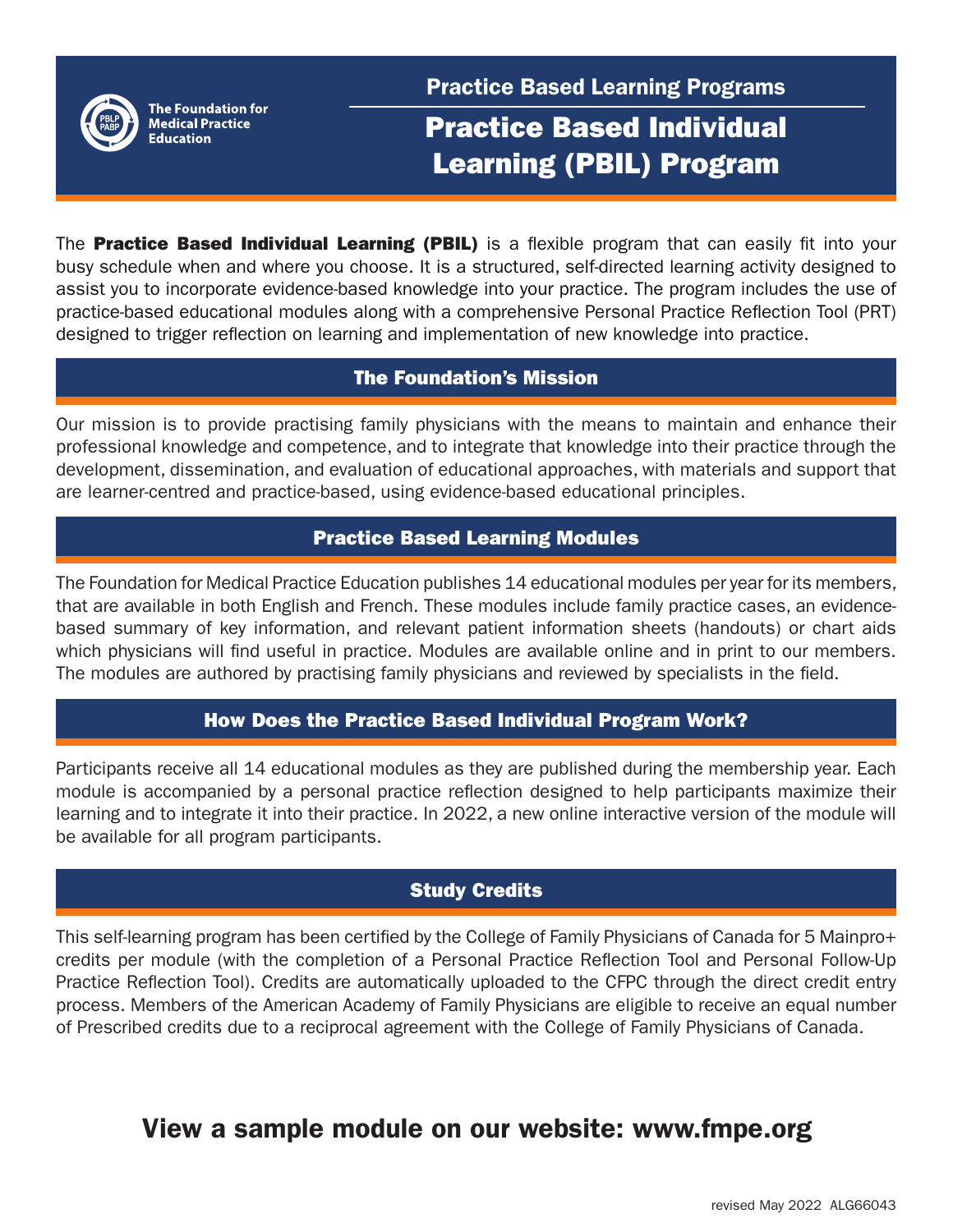### How to Join the Practice Based Individual Learning Program

**REGISTRATION:** Please complete the attached registration application.

#### FEE:

l.

| <sup>I</sup> PBIL | all 14 modules published during this year                                    |  |  |  |
|-------------------|------------------------------------------------------------------------------|--|--|--|
|                   | Canada: CDN\$395.00<br>USA/Mexico: CDN\$435.00<br>International: CDN\$473.00 |  |  |  |

**MAINPRO+ CREDITS AND PERSONAL PRACTICE REFLECTION TOOL (PRT):** In your initial package, you will receive instructions on how to complete and submit the PRT for each module you review in order to qualify for study credits. This tool is used to record the potential impact of the module on your practice.

#### PROGRAM REGISTRATION FORMS MAY BE SENT BY: Email and/or Phone

Telephone: (905) 525-9140, ext. 22219 Toll-free: (800) 661-3249 Email: fmpe@mcmaster.ca

### PBIL MEMBERSHIP ADVANTAGES

The following are just a few of the important benefits of belonging to this Program:

- FLEXIBILITY that allows physicians to continue their self-directed learning when and where they choose, with options tailored to their learning needs.
- **EDUCATIONAL MODULES** that are developed by family physicians for family physicians, and extensively researched by qualified staff; **MODULE TOPICS** that cover a wide array of practice issues, including acute care medicine; **PRACTICAL INFORMATION** (including practice aids and patient handouts) that can be readily used in clinical practice.
- A user-friendly **MEMBERS ONLINE** (https://members.fmpe.org) area for easy access to clinical modules and selected appendices (e.g. patient handouts) for day to day clinical uses. Also available, access to duplicate copies of study credit letters and payment receipts, as well as the PRT.
- An informative quarterly **NEWSLETTER** that includes discussion of issues relevant to clinical practice.
- **EXCEPTIONAL VALUE** for maintaining your professional educational competence.

Another FMPE program certified by The College of Family Physicians of Canada: *• Practice Based Small Group (PBSG) Learning Program*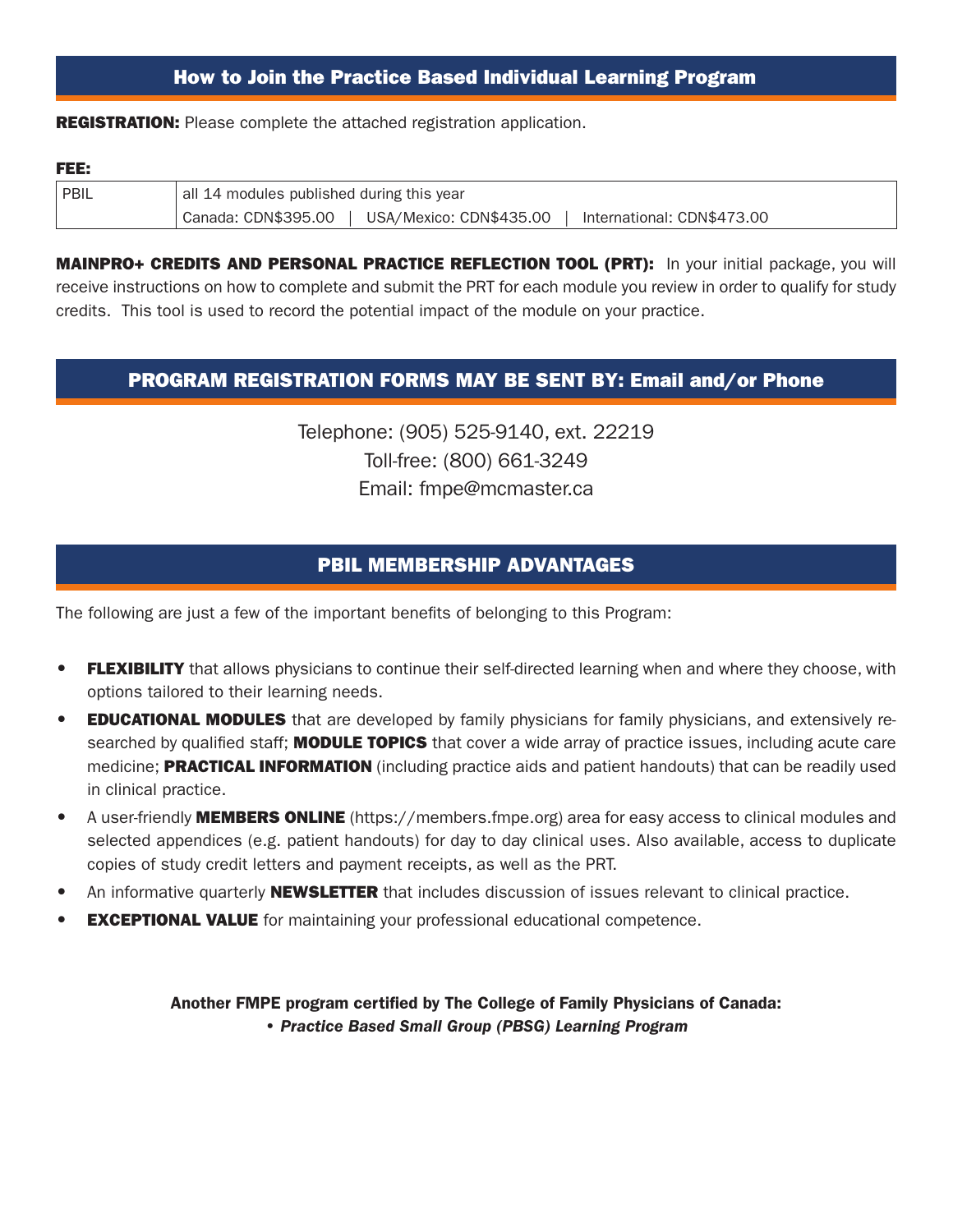

The Foundation for Medical Practice Education McMaster University 1280 Main Street West, DBHSC Room 4034 Hamilton, Ontario, Canada L8S 4K1

#### PRACTICE BASED INDIVIDUAL LEARNING (PBIL) PROGRAM PBIL PROGRAM REGISTRATION FORM

Please complete both sides of this form.

| Please choose one of the following:                                                                                       |                        |                         |                                              |
|---------------------------------------------------------------------------------------------------------------------------|------------------------|-------------------------|----------------------------------------------|
| $\Box$ New Member                                                                                                         | <b>Renewing Member</b> |                         | Note: Annual program start date is September |
| How many years have you been in practice?                                                                                 |                        |                         |                                              |
| Please choose one of the following options:<br>All 14 modules published during this year<br>Canada: CDN\$395.00<br>$\Box$ |                        | USA/Mexico: CDN\$435.00 | International: CDN\$473.00                   |

## CONTACT INFORMATION – PLEASE PRINT

|                                                               | Mailing Address Preference: $\Box$ home $\Box$ work       |
|---------------------------------------------------------------|-----------------------------------------------------------|
| Salutation Preference: Dr., Mr., Ms., Mx., etc.): ___________ |                                                           |
| Designation: $\Box$ MD $\Box$ NP/RN (EC) Other __________     |                                                           |
| Language Materials Preference: $\Box$ English $\Box$ French   |                                                           |
| Gender. Do you identify as:                                   |                                                           |
| $\Box$ Female/Woman<br>$\Box$ Male/Man                        |                                                           |
| $\Box$ Non-binary<br>$\Box$ Two-Spirit                        |                                                           |
|                                                               |                                                           |
| $\Box$ Prefer not to answer:                                  |                                                           |
|                                                               |                                                           |
| $I$ am a CFPC Member $\Box$ Yes CFPC# $\Box$ $\Box$ No        | $(private)$ ( $\qquad \qquad$ )                           |
| If yes, I wish to have my credits auto-uploaded to the CFPC   |                                                           |
| $\Box$ Yes<br>$\Box$ No                                       |                                                           |
| Note: e-mail address required for access to members online    | $\Box$ Paper Module $\Box$ Online Only<br><b>Mailout:</b> |

#### Payment Information

Please fill out the registration and email to us at fmpe@mcmaster.ca. Once we have you set-up on our Members Online area, we will send you a login and password with instructions to make your payment online to complete your registration. Or, if you prefer, you can call Accounts Payable at 1.800.661.3249, Option 3 to make your payment securely.

Signature: \_\_\_\_\_\_\_\_\_\_\_\_\_\_\_\_\_\_\_\_\_\_\_\_\_\_\_\_\_\_\_\_\_\_\_\_\_\_\_\_\_\_\_\_\_\_\_\_\_\_\_\_\_\_\_\_\_\_\_\_\_\_\_\_\_\_\_\_\_\_\_\_\_\_\_\_\_\_\_\_\_\_\_\_\_\_\_\_\_\_\_\_\_\_\_\_\_

#### Note: Member fees are subject to change without notice.

*Refund Policy: Within sixty days of payment, full reimbursement less 25% administration fee. No refund after sixty days. Non-transferrable.*

*The Foundation for Medical Practice Education (FMPE) is committed to protecting the privacy of all individuals (members and non-members) who interact in any way with the FMPE and its Practice-Based Learning Programs. go to www.fmpe.org for a copy of our privacy policy.*

*Please contact your provincial medical association for information on eligibility for reimbursement.*

(please turn over)